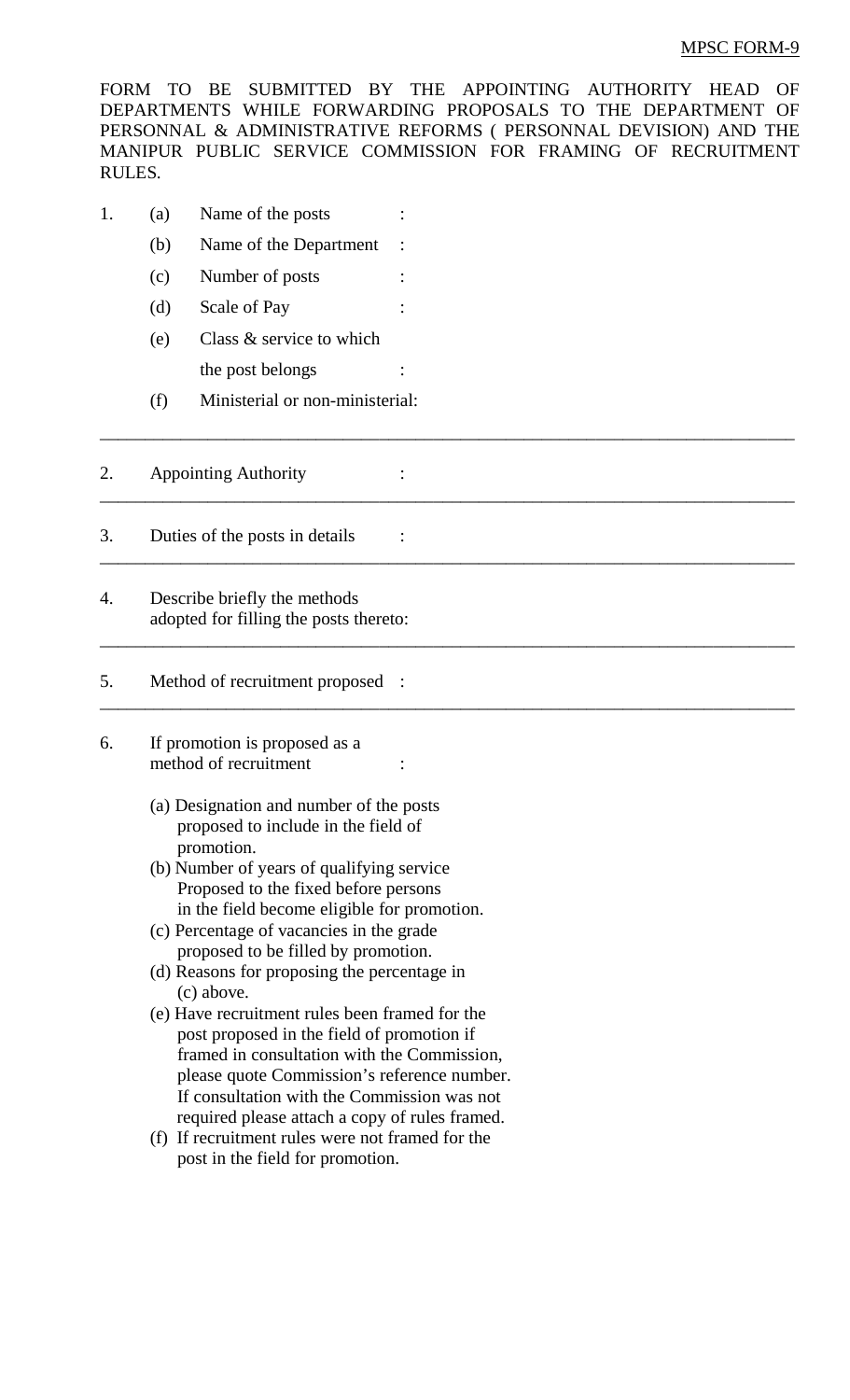- (f) If recruitment Rules were not framed for the post in the field of promotion:-
	- (i) Please indicate briefly the method or recruitment actually adopted for filling the posts. Please also state the percentage filled by each of the methods.
	- (ii) Please state briefly the educational qualification possessed by the persons in the field of promotion.
- (g) (i) Is the promotion to be made on Selection or Non-Selection basis ?
	- (ii) Reasons for the proposal in (i) above.

\_\_\_\_\_\_\_\_\_\_\_\_\_\_\_\_\_\_\_\_\_\_\_\_\_\_\_\_\_\_\_\_\_\_\_\_\_\_\_\_\_\_\_\_\_\_\_\_\_\_\_\_\_\_\_\_\_\_\_\_\_\_\_\_\_\_\_\_\_\_\_\_\_\_\_\_\_

\_\_\_\_\_\_\_\_\_\_\_\_\_\_\_\_\_\_\_\_\_\_\_\_\_\_\_\_\_\_\_\_\_\_\_\_\_\_\_\_\_\_\_\_\_\_\_\_\_\_\_\_\_\_\_\_\_\_\_\_\_\_\_\_\_\_\_\_\_\_\_\_\_\_\_\_\_

- (h) If a D.P.C. exists, what is the composition.
- 7. If promotion is not proposed as method, please state why it is not considered desirable/possible /necessary.
- 8. If direct recruitment is proposed as a method of recruitment please state:-
	- (a) The percentage of vacancies proposed to be filled by direct recruitment.
	- (b) (i) age for direct recruits:
		- (ii) Is age relaxable for Government servants ?
	- (c) Educational & other qualifications required for direct recruitments(If may please be qualifications prescribed are relaxable at Commission's discretion in case of candidates otherwise well qualified).

ESSENTIAL:

DESIRABLE: